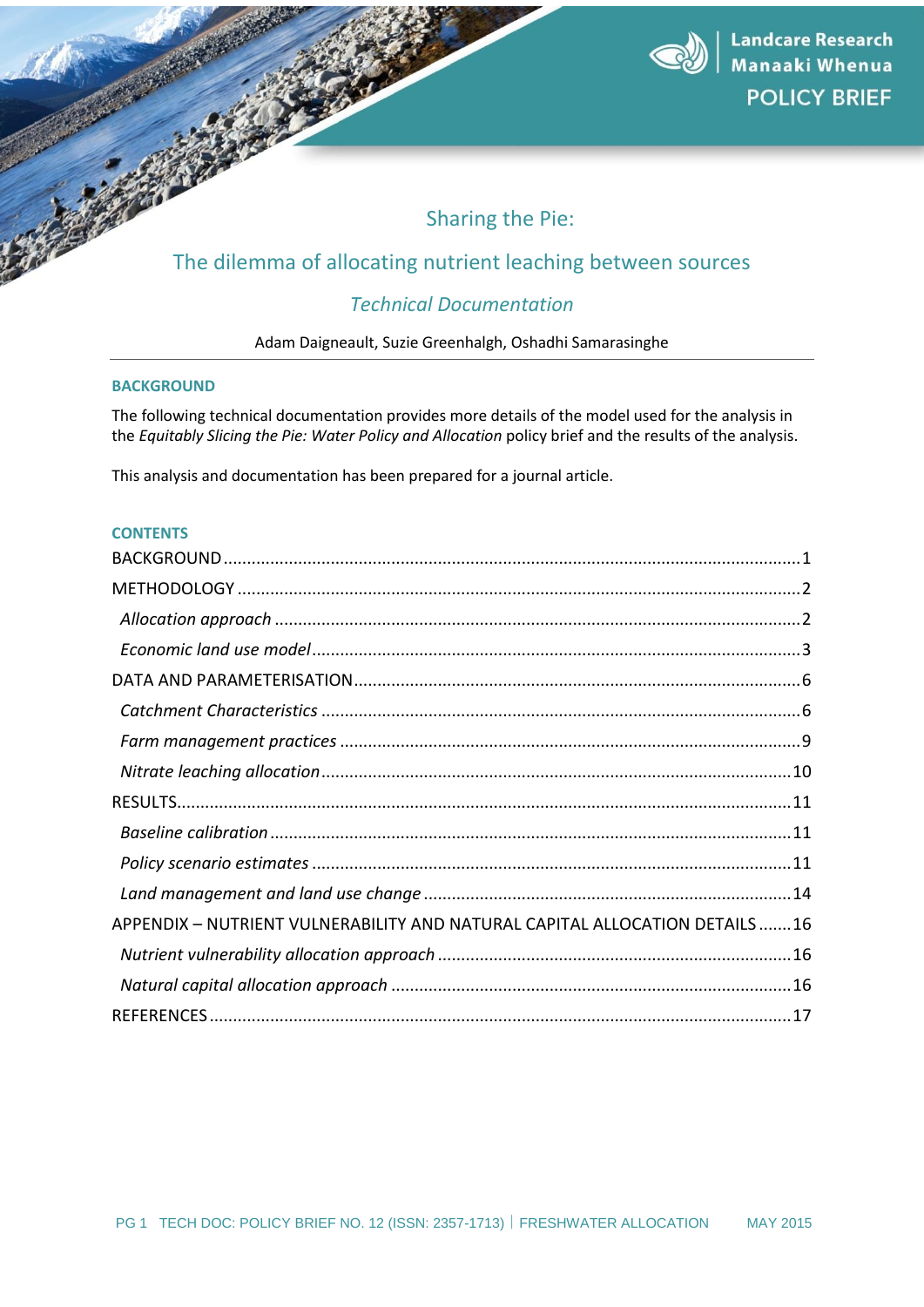#### <span id="page-1-0"></span>**METHODOLOGY**

To investigate the efficiency and equity implications of a number of approaches to allocate nonpoint source nutrient discharges we empirically assess the impacts of six different allocation approaches and a cap and trade scheme in two catchments (the Hinds and Selwyn catchments) in New Zealand's South Island. The assessment takes an economic land use modelling approach to assess the economic and environmental impacts of reducing nitrate (N) loads from the agriculture and forestry sectors. The spatially explicit agro-environmental economic model used estimates changes in land use, agricultural output, farm management, and environmental impacts at the subcatchment level.

#### <span id="page-1-1"></span>*Allocation approach*

1

Various approaches for allocating nutrient discharges to meet water quality limits in New Zealand have been proposed by regional authorities, industry bodies and researchers. Four approaches based on existing land use, two based on land characteristics, and one that represents the least cost approach are compared in this assessment. The least cost option demonstrates the most efficient outcome for the catchment and can be interpreted as a catchment having a single landowner who is making the optimal economic decisions for the whole catchment.

The key elements of each of the allocation approaches we compare are listed i[n Table 1.](#page-1-2) In all cases, existing land uses can continue as long as they operate within their allocation discharge allowance and any change in land use must remain within the property's existing discharge allowance.

| <b>Allocation</b>             | <b>Description</b>                                                                                                                                                                                                                                                                                                                                                                                                 |
|-------------------------------|--------------------------------------------------------------------------------------------------------------------------------------------------------------------------------------------------------------------------------------------------------------------------------------------------------------------------------------------------------------------------------------------------------------------|
| Grandparent                   | Landowners given a nutrient discharge allowance (NDA) based on their land use and nitrate<br>leaching rates during a benchmarking or baseline period. The grandparented allocation may be<br>reduced in proportion to the nutrient load target, e.g. a 10% reduction reduces the amount of<br>NDAs a landowner receives by 10%, if necessary.                                                                      |
| Catchment average             | All landowners in the catchment are given the same NDA regardless of land use and this is the<br>average of total N discharge from land-based sources. The allocation of the resource is<br>determined by dividing the target catchment load by the total productive area in the catchment.                                                                                                                        |
| Land cover average            | Landowners managing a specific land cover (e.g. pasture, forest, arable, etc.) are given the same<br>NDA. The allocation of the resource is determined by first dividing the target catchment load by<br>current land cover area (e.g. if pasture is 60% of the area, it receives 60% of the target load), and<br>then dividing each land cover target load by the total area of that land cover in the catchment. |
| Sector average                | Landowners within the same sector (e.g. dairy or sheep and beef) are given the same NDA. The<br>allocation of the resource is determined by first dividing the target catchment load by current land<br>use area (e.g. if dairy is 30% of the area, then the sector receives 30% of the target load), and then<br>dividing each sector target load by the total sector area in the catchment.                      |
| Natural Capital               | NDAs are allocated based the physical quality of the land, soil and environment. Generally, more<br>NDAs are allocated to more versatile classes of land. <sup>1</sup> The allocation is independent of existing<br>land use or land cover. For this assessment, land use capability $(LUC)^2$ is used as a proxy for natural<br>capital. The allocation is independent of existing land use.                      |
| <b>Nutrient Vulnerability</b> | NDAs allocated based on the nutrient leaching capacity of the soil. More NDAs would be allocated<br>to land with lower 'vulnerability' <sup>3</sup> or greater capacity for filtering nitrates. The allocation is<br>independent of existing land use.                                                                                                                                                             |
| Least Cost                    | Landowners are allocated an initial amount of NDAs based on any of the 6 allocation approaches.<br>Landowners are then allowed to buy and sell NDAs, and will choose to do so until their marginal<br>cost of reducing N is equal to the marginal benefit of emitting it.                                                                                                                                          |

#### <span id="page-1-2"></span>**Table 1.** Non-point source allocation approaches

 $<sup>1</sup>$  See appendix for more details on how allocation is distributed for natural capital.</sup>

 $2$  LUC is a system derived from two components: the land resource inventory, which assesses the physical factors of land considered to be critical for long-term land use and management; and the land use classification, which categorises land into 8 categories according to its long-term capability to sustain one or more productive uses (Lynn et al. 2009).  $3$  See appendix for more details on how allocation is distributed for nutrient vulnerability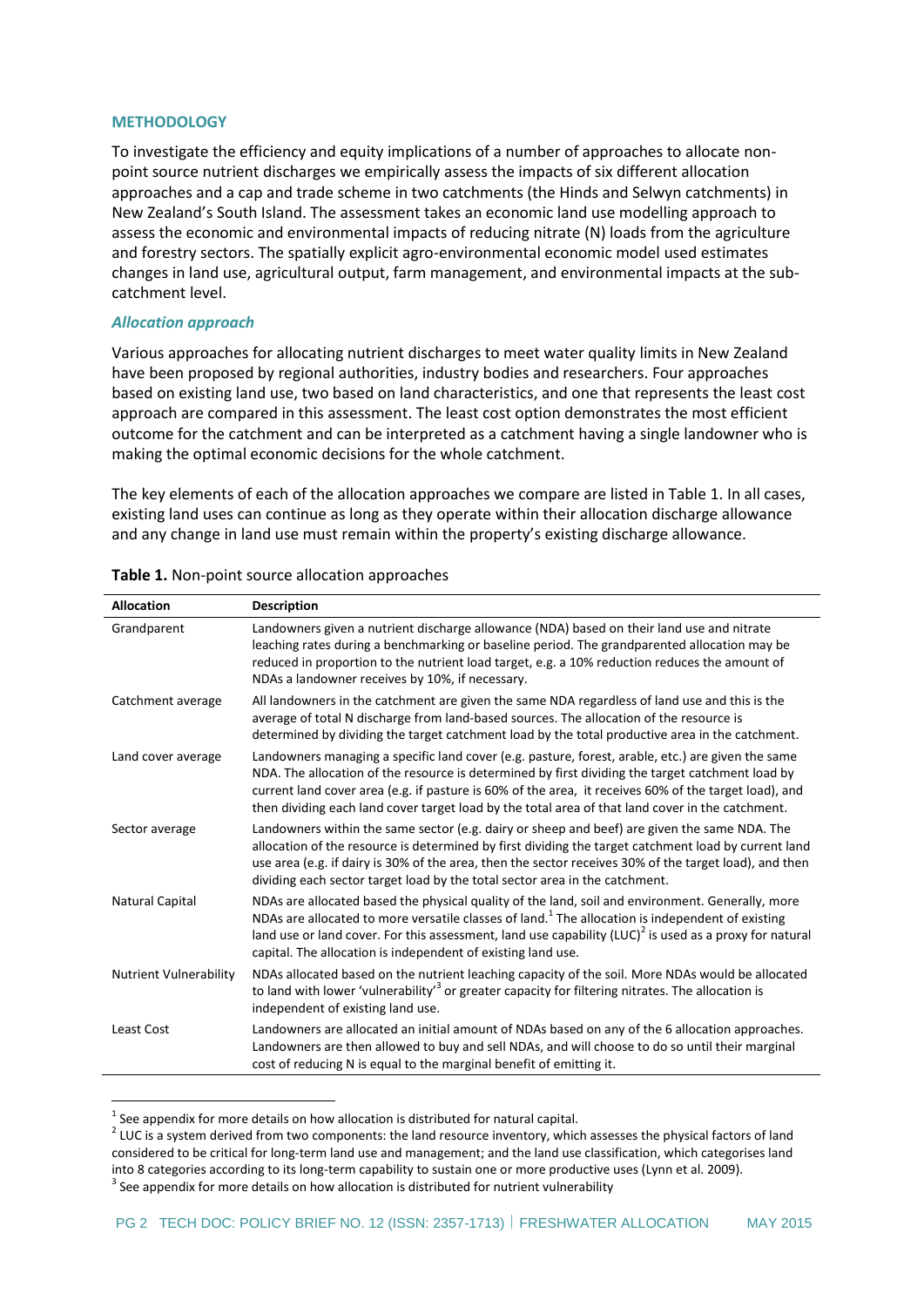#### <span id="page-2-0"></span>*Economic land use model*

The allocation approaches are tested using an agro-environmental model. The model is a comparative static, partial equilibrium, non-linear, mathematical programming model of the New Zealand forest and agriculture sector (Daigneault et al. 2012; Greenhalgh et al. 2012). It is designed for detailed modelling of catchment-scale land uses to enable the consistent comparison of policy scenarios against a baseline by assessing relative changes in economic and environmental outputs. It can be used to assess how changes in technology, commodity supply or demand, resource constraints, or farm, resource, or environmental policy can affect a host of economic or environmental performance indicators that are important to decisions-makers and rural landowners.

In addition to estimating economic output from the agriculture and forest sectors, the economic land use model also tracks a series of environmental factors including N leaching, phosphorous (P) loss, and GHG emissions. Simulating endogenous land management is an integral part of the model, which can differentiate between 'business as usual' (BAU) farm practices and less-typical options that can change levels of agricultural output, nutrient leaching, and GHG emissions, among other things. Key land management options include changing fertiliser regimes and stocking rates, adding an irrigation system or implementing mitigation technologies such as the installation of a dairy feed pad or the application of variable rate irrigation. Including a range of management options provides the ability to assess what level of regulation might be needed to bring new technologies into general practice to achieve environmental goals. Landowner responses to N leaching and P loss restrictions in the model are parameterised using estimates from farm biophysical and budgeting models such as OVERSEER,<sup>4</sup> and FARMAX.<sup>5</sup> The biophysical models rely on detailed soil, climate and management information to estimate environmental impacts.

The model's objective function maximizes the net revenue<sup>6</sup> of agricultural production across the entire catchment area, subject to land use and land management options, agricultural production costs and output prices, and environmental factors such as soil type, water available for irrigation, and any regulated environmental outputs (e.g. nutrient leaching limits) imposed on the catchment. Catchments are be disaggregated into sub-regions (i.e. zones) based on different criteria, e.g. land use capability, irrigation schemes, etc., such that all land in the same zone will yield similar levels of productivity for a given enterprise and land management option.

To avoid the overspecialisation and corner solution problems associated with mathematical programming models, the model uses positive mathematical programming (PMP) to calibrate the model to the observed catchment baseline land use. We extend the general PMP formulation by nesting sets of nonlinear transformation functions under the PMP formulation.

The objective function, total catchment net revenue  $(\pi)$ , is specified as:

$$
Max \pi = \sum_{r,s,l,e,m} \left\{ X_{r,s,l,e,m} \left[ \omega_{r,s,l,e,m}^{live} + \omega_{r,s,l,e,m}^{vc} + \omega_{r,s,l,e,m}^{fc} + \tau \gamma_{r,s,l,e,m}^{env} \right] \right\}
$$
(1)

where *P* is the product output price, *A* is the product output, *Y* is other gross income earned by landowners (e.g. grazing leases), *X* is the farm-based activity,  $ω^{live}$ ,  $ω^{vc}$ ,  $ω^{fc}$  are the respective

1

<sup>4</sup> www.overseer.org.nz

<sup>5</sup> www.farmax.co.nz

 $^6$  Net revenue (farm profit) is measured as annual earnings before interest and taxes, or the net revenue earned from output sales less fixed and variable farm expenses. It also includes the additional capital costs of implementing new land management practices.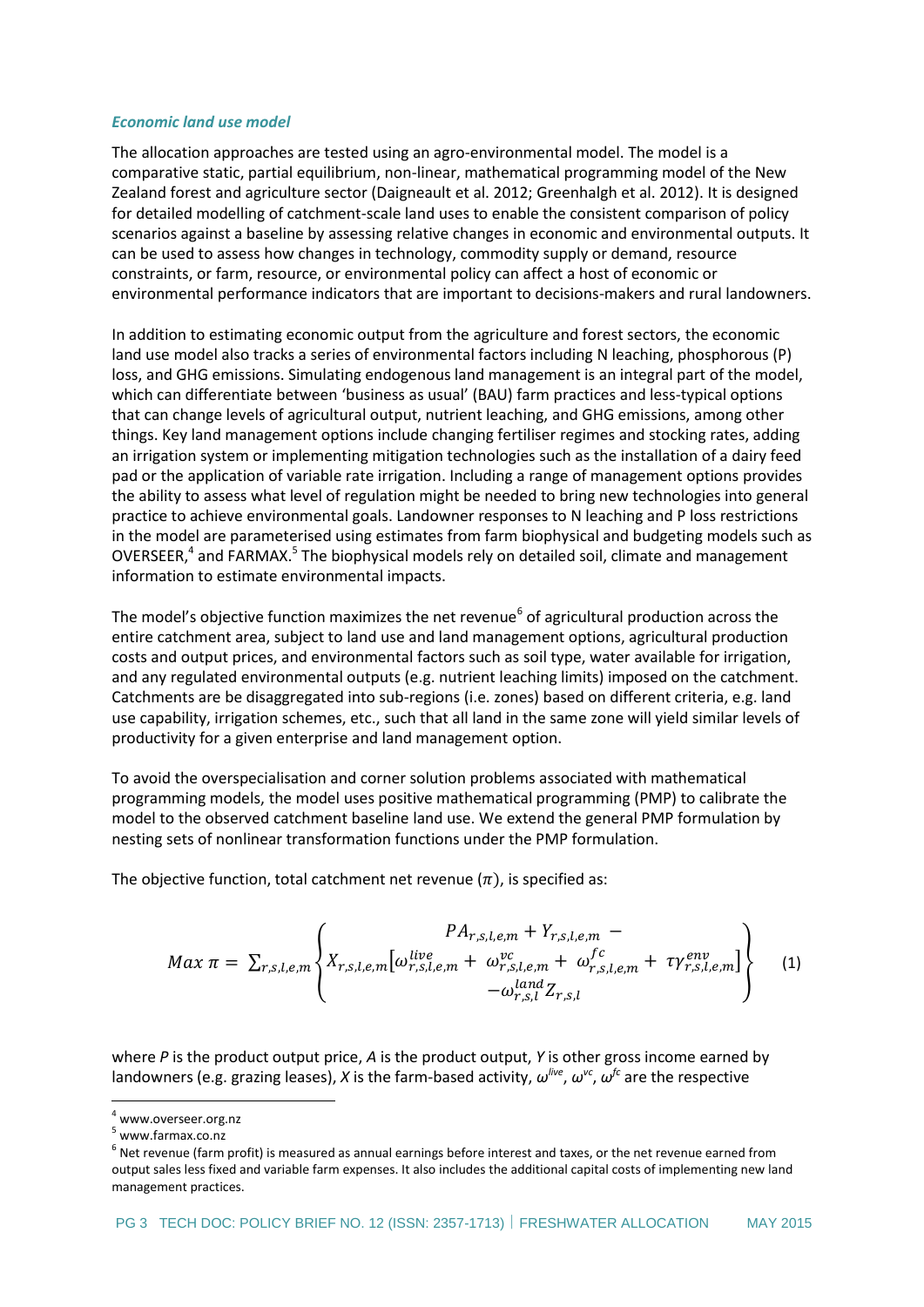livestock, variable, and fixed input costs, τ is an environmental tax (if applicable),  $γ^{env}$  is an environmental output coefficient,  $ω^{land}$  is a land use conversion cost, and *Z* is the area of land use change from the initial (baseline) allocation. Summing the revenue and costs of production across all zones (*r*), soil types (*s*), land uses (*l*), enterprises (*e*), and management options (*m*) yields the total net revenue for the catchment.

The level of net revenue that can be obtained is limited not only by the output prices and costs of production but also by a number of production, land, technology, and environmental constraints.

The production in the catchment is constrained by the product balance equation and a processing coefficient (*α proc*) that specifies what can be produced by a given activity in a particular part of the catchment:

$$
A_{r,s,l,e,m} \leq \alpha_{r,s,l,e,m}^{proc} X_{r,s,l,e,m} \tag{2}
$$

Landowners are allocated a certain amount of irrigation (*γ water*) for their farming activities, provided that there is sufficient water (*W*) available in the catchment:

$$
\sum_{s,l,e,m} \gamma_{r,s,l,e,m}^{water} X_{r,s,l,e,m} \leq W_r \tag{3}
$$

Land use in the catchment is constrained by the amount of land available (*L*) on a particular soil type in a given zone:

$$
\sum_{e,m} X_{r,s,l,e,m} \leq L_{r,s,l} \tag{4}
$$

and landowners are constrained by their initial land use allocation (*L init*) and the area of land that they can feasibly change:

$$
L_{r,s,l} \le L_{r,s,l}^{init} + Z_{r,s,l} \tag{5}
$$

The level of land use change in a given zone is constrained to be the difference in the area of the initial land-based activity (X<sup>init</sup>) and the new activity:

$$
Z_{r,s,l} \le \sum_{e,m} \left( X_{r,s,l,e,m}^{init} - X_{r,s,l,e,m} \right) \tag{6}
$$

and we assume that it is feasible for all managed land uses to change, with the exception of native forestland and tussock grassland under conservation land protection:

$$
L_{r,s,native} = L_{r,s,native}^{init} \tag{7}
$$

In addition to estimating economic output from the agriculture and forest sectors, the model also tracks a series of environmental factors including N leaching, P loss and GHG emissions. Where farmbased nutrient leaching or GHG emissions (γ<sup>*env*</sup>) are regulated by placing a cap on a given environmental output from land-based activities (*E*), landowners could also face an environmental constraint:

$$
\sum_{s,l,e,m} \gamma_{r,s,l,e,m}^{env} X_{r,s,l,e,m} \leq E_r \tag{8}
$$

Finally, the variables in the model are constrained to be greater or equal to zero such that landowners cannot feasibly use negative inputs such as land and fertiliser to produce negative levels of goods:

$$
Y, X, L \ge 0 \tag{9}
$$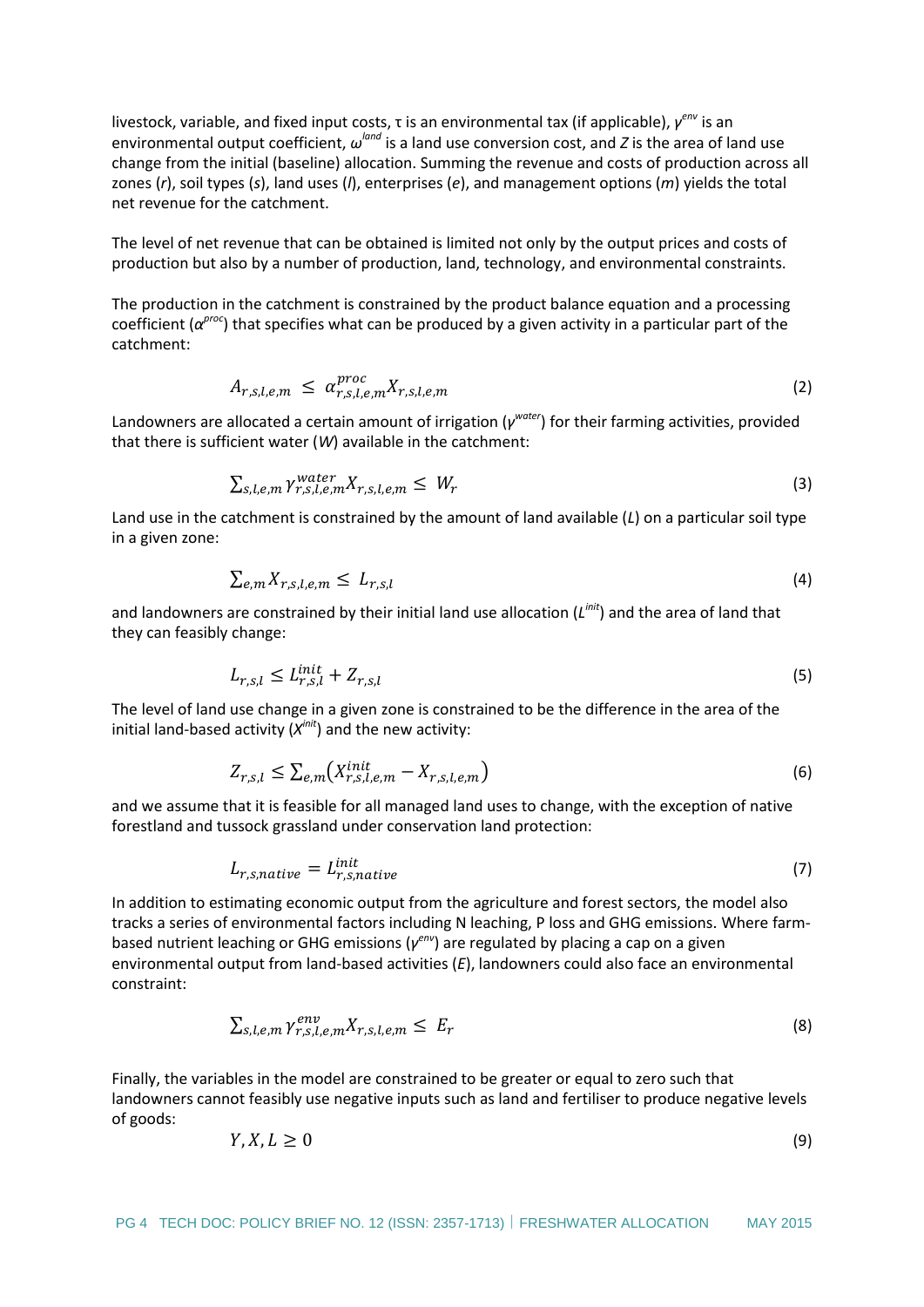The 'optimal' distribution of soil type *s1…i*, land use *l1…j*, enterprise *e1…k*, land management *m1…l*, and agricultural output *a1…m* are simultaneously determined in a nested framework that is calibrated based on the shares of initial enterprise areas for each of the zones. Detailed land use maps of the catchment are used to derive the initial (baseline) enterprise areas and a mix of farm surveys and expert opinion is used to generate the share of specific management systems.

The main endogenous variable is the physical area for each of the feasible farm-based activities in a catchment  $(X_{r,s,k,m})$ . In the model, landowners have a degree of flexibility to adjust the share of the land use, enterprise, and land management components of their farm-based activities to meet an objective (e.g. achieve a nutrient reduction target at least cost). Commodity prices, environmental constraints (e.g. nutrient cap), water available for irrigation, and technological change are the important exogenous variables, and, unless specified, these exogenous variables are assumed to be constant across policy scenarios.

The allocation of farm activity area is specified through CET functions. The CET function specifies the rate at which regional land inputs, enterprises, and outputs produced can be transformed across the array of available options. This approach is well suited for models that impose resource and policy constraints as it allows the representation of a 'smooth' transition from across production activities while avoiding unrealistic discontinuities and corner solutions in the simulation solutions (de Frahan et al. 2007).

At the highest levels of the CET nest, land use is distributed over the zone based on the fixed area of various soil types. Land cover is then allocated between several enterprises such as arable crops (e.g. process crops or small seeds), livestock (e.g. dairy or S&B), or forestry plantations that will yield the maximum net return. A set of land management options (e.g. good management practice bundle, reduced fertiliser regime, etc.) are then applied to an enterprise which then determines the level of agricultural outputs produced in the final nest.

The CET functions are calibrated using the share of total baseline area for each element of the nest and a CET elasticity parameter,  $\sigma_i$ , where  $i \in \{s, l, e, m, a\}$  for the respective soil type, land cover, enterprise, land management, and agricultural output. These CET elasticity parameters can theoretically range from 0 to infinity, where 0 indicates that the input is fixed, while infinity indicates that the inputs are perfect substitutes (i.e. no implicit cost from switching from one land use or enterprise activity to another).

The CET function is nonlinear, where the marginal rate of transformation between land used in one enterprise activity under a particular management system and land used for another enterprise system under a specific management system is declining. The parameters for these equations are derived from the area of each farm level activity in the baseline  $(X_{r,s,l,e,m})$ , the net return to each activity ( $\pi_{r,s,l,e,m}$ ), and an elasticity of transformation ( $\sigma_e$ ). Net returns for each activity are obtained from shadow prices on calibration constraints that are placed on the objective function (equation 1).

The enterprise-level CET function is mathematically represented as:

$$
RAC_{r,s,e} = \alpha_{r,s,e} * [\Sigma_{r,s,l,e,m} (\delta_{r,s,e} * X_{r,s,l,e,m})^{-\rho_e}]^{-\left(\frac{1}{\rho_e}\right)}
$$
(10)

where RAC<sub>r,s,e</sub> is the area of enterprise *e* under management system m, and  $\delta_{r,s,e}$  is the CET allocation parameter for enterprise area *e* on land use l and soil type *s* in region *r*, specified as:

$$
\delta_{r,s,e} = \frac{\pi_{r,s,l,e,m} * X_{r,s,l,e,m}^{1+\rho_{r,s,e}}}{\sum_{r,s,l,e,m} (\pi_{r,s,l,e,m} * X_{r,s,l,e,m})^{1+\rho_{r,s,e}}}
$$
(11)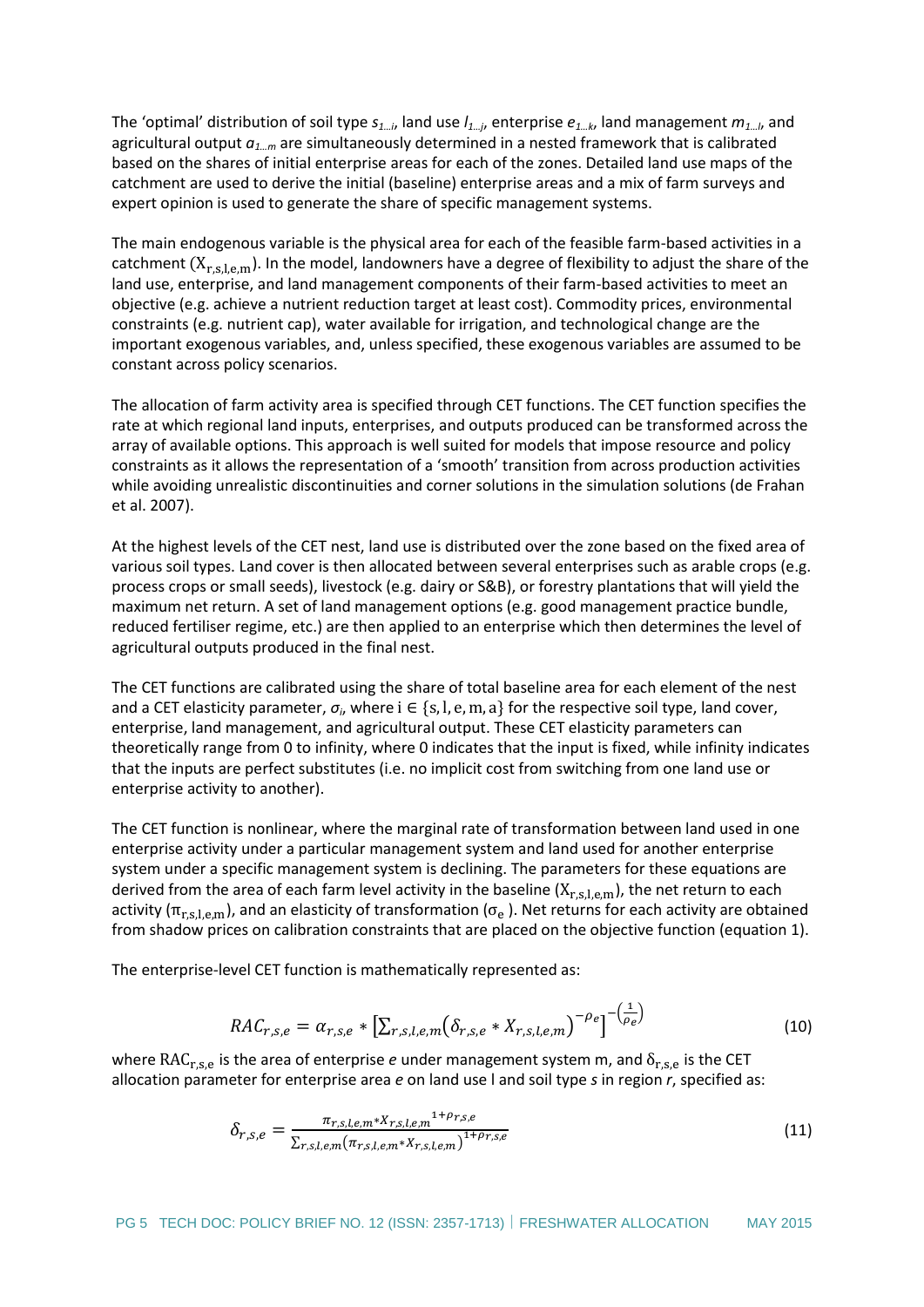$\pi_{r,s,l,e,m}$  equals the net return per hectare for each enterprise that is derived from the shadow value of constraints placed on the allocation of enterprise activities in each region, where  $\rho_e$  is the CET substitution parameter estimated based on the CET elasticity parameter  $\sigma_e$ :

$$
\rho_e = \frac{1 - \sigma_e}{\sigma_e} \tag{12}
$$

and  $\alpha_{r,s,e}$  is the enterprise CET scale parameter based on the share of one unit of that enterprise activity *e* on soil type *s* in region r:

$$
\alpha_{r,s,e} = \frac{RAC_{r,s,e}}{\left[\sum_{r,s,l,e,m} (\delta_{r,s,e} * X_{r,s,l,e,m})^{-\rho_e}\right]^{-\left(\frac{1}{\rho_e}\right)}}
$$
(13)

The mathematical formulation for the land use and management-level CET functions are similar to the enterprise-level CET function.

The CET elasticity parameters ascend with each level of the nest between land cover, enterprise, and land management, as landowners have more flexibility to change their mix of management and enterprise activities than to alter their share of land use or to move land uses across soil types. For this analysis the CET elasticities are specified as follows land cover ( $\sigma_L = -2$ ), enterprise ( $\sigma_E = -3$ ), and land management (*σ<sup>M</sup>* = –20). A large CET elasticity was used in the land-management nest to simulate that most landowners are likely over the long term to employ new management technologies on their existing enterprise to meet environmental constraints rather than change land use. These parameters are based on the econometric estimates of New Zealand land use change by Dake (2011) and Kerr and Olssen (2012). The CET elasticity parameter for soil (*σS*) is set to be 0, as the amount of a particular soil type in a zone is fixed. In addition, the parameter for agricultural production (*σP*) is also assumed to be 0, implying that a given activity produces a fixed set of outputs.

The economic land use model is programmed in the modelling General Algebraic Modelling System (GAMS) software package. The baseline calibration and scenario analysis are derived using the nonlinear programming (NLP) version of the CONOPT solver (GAMS 2011).

#### <span id="page-5-0"></span>**DATA AND PARAMETERISATION**

#### <span id="page-5-1"></span>*Catchment Characteristics*

The two comparison catchments, Hinds and Selwyn, in the South Canterbury region of New Zealand have geographical proximity, but differ in their [land use and land management mix, climate, soils](#page-6-0)  and topography (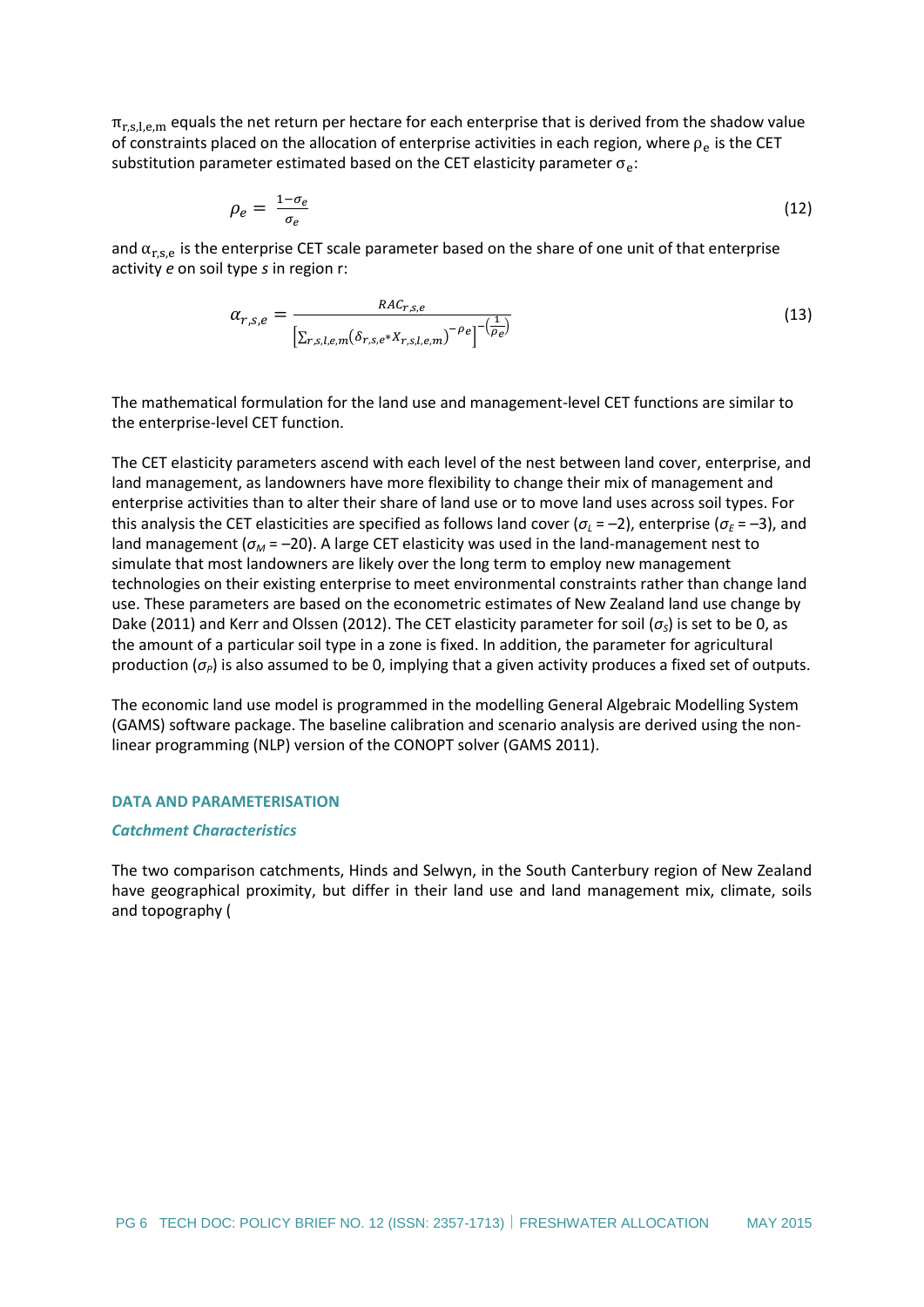<span id="page-6-0"></span>**[Table](#page-6-0) 2**). The diversity between catchments provide the necessary conditions to assess the efficiency and equity of allocation approaches and how they may vary between catchments because of existing land use and management mix and land characteristics.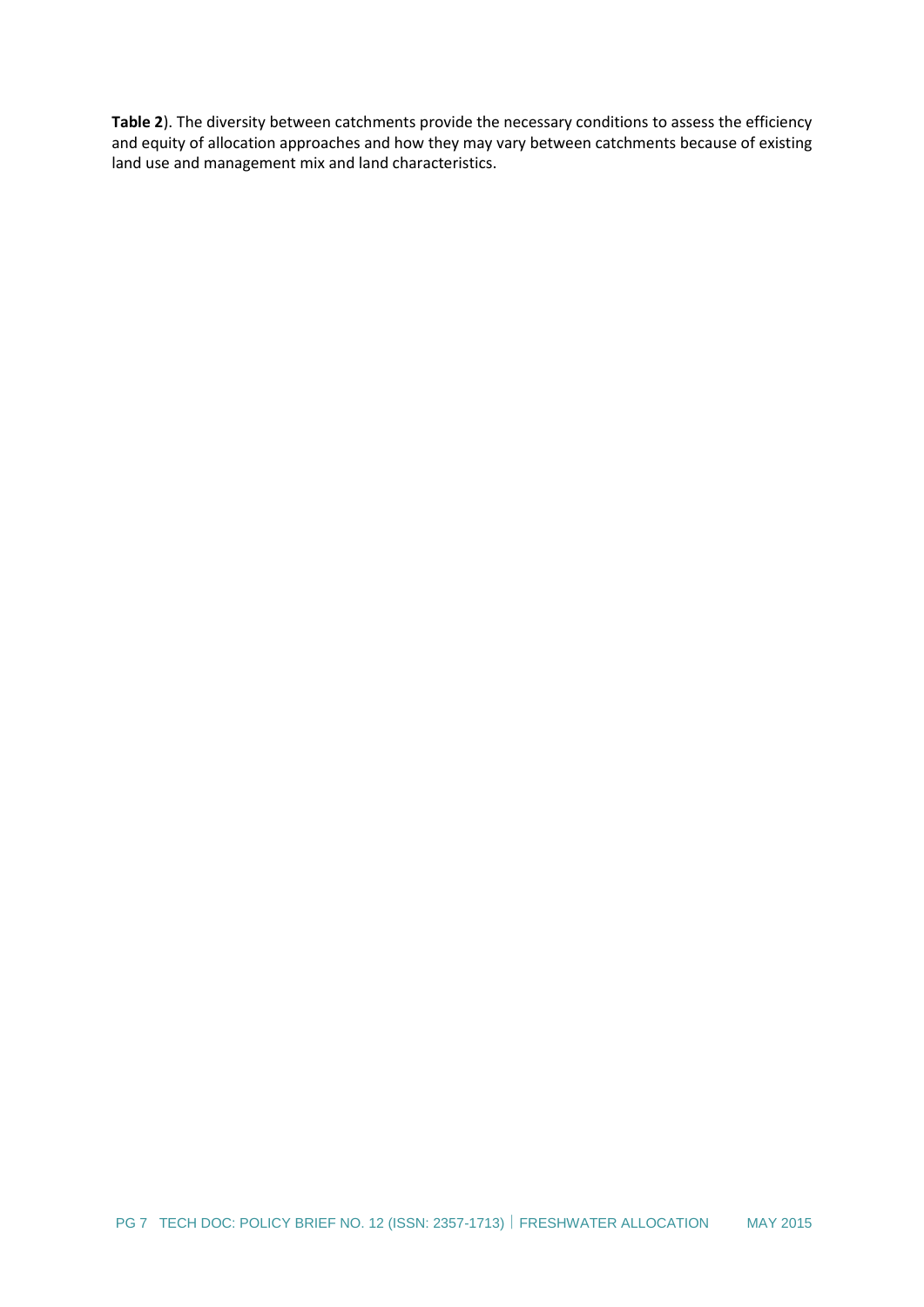| <b>Characteristic</b>                                   | <b>Hinds</b>                                                                                                                                   | Selwyn                                                                                               |  |  |
|---------------------------------------------------------|------------------------------------------------------------------------------------------------------------------------------------------------|------------------------------------------------------------------------------------------------------|--|--|
| Location                                                | South Island; directly drains to the sea                                                                                                       | South Island; drains into Lake Elsmere                                                               |  |  |
| Area of catchment (ha)                                  | 135 400 ha of land under productive<br>uses                                                                                                    | 232 200 ha of land under productive<br>uses                                                          |  |  |
| Land use mix (%)                                        | 47% dairy, 16% dairy support, 14% sheep<br>& beef, 20% arable, 2% plantation<br>forestry, 0.2% horticulture, and 0.1%<br>other productive uses | 56% sheep & beef, 20% dairy, 14%<br>arable, 6% plantation forestry, and 4%<br>other productive uses. |  |  |
| Area (ha) irrigated (percent<br>of catchment irrigated) | $\approx$ 85 000 ha (63%)                                                                                                                      | $^{\sim}100,000$ ha (43%)                                                                            |  |  |
| Soil mix                                                | Mostly very light and light soils.                                                                                                             | Mix of Light, Medium and Poorly drained<br>soils.                                                    |  |  |
| Ave growing season rainfall<br>(mm)                     | 450                                                                                                                                            | 400                                                                                                  |  |  |
| Ave growing season Max<br>temperature $(^{\circ}C)$     | 18.8                                                                                                                                           | 19.2                                                                                                 |  |  |
| Ave Growing season Min<br>temperature $(^{\circ}C)$     | 7.3                                                                                                                                            | 8                                                                                                    |  |  |
| Slope <sup>ª</sup>                                      | $^{\sim}$ 200m                                                                                                                                 | $~\sim$ 340m                                                                                         |  |  |
| N leaching $\left(kgN/ha\right)^{6}$                    | 32.8                                                                                                                                           | 18.4                                                                                                 |  |  |

**Table 2.** Characteristics of the Hinds and Selwyn catchments

a: based on weighted average digital elevation model across the catchment

b: average across all land uses in the catchment



**Figure 2.** Hinds and Selwyn catchment land use.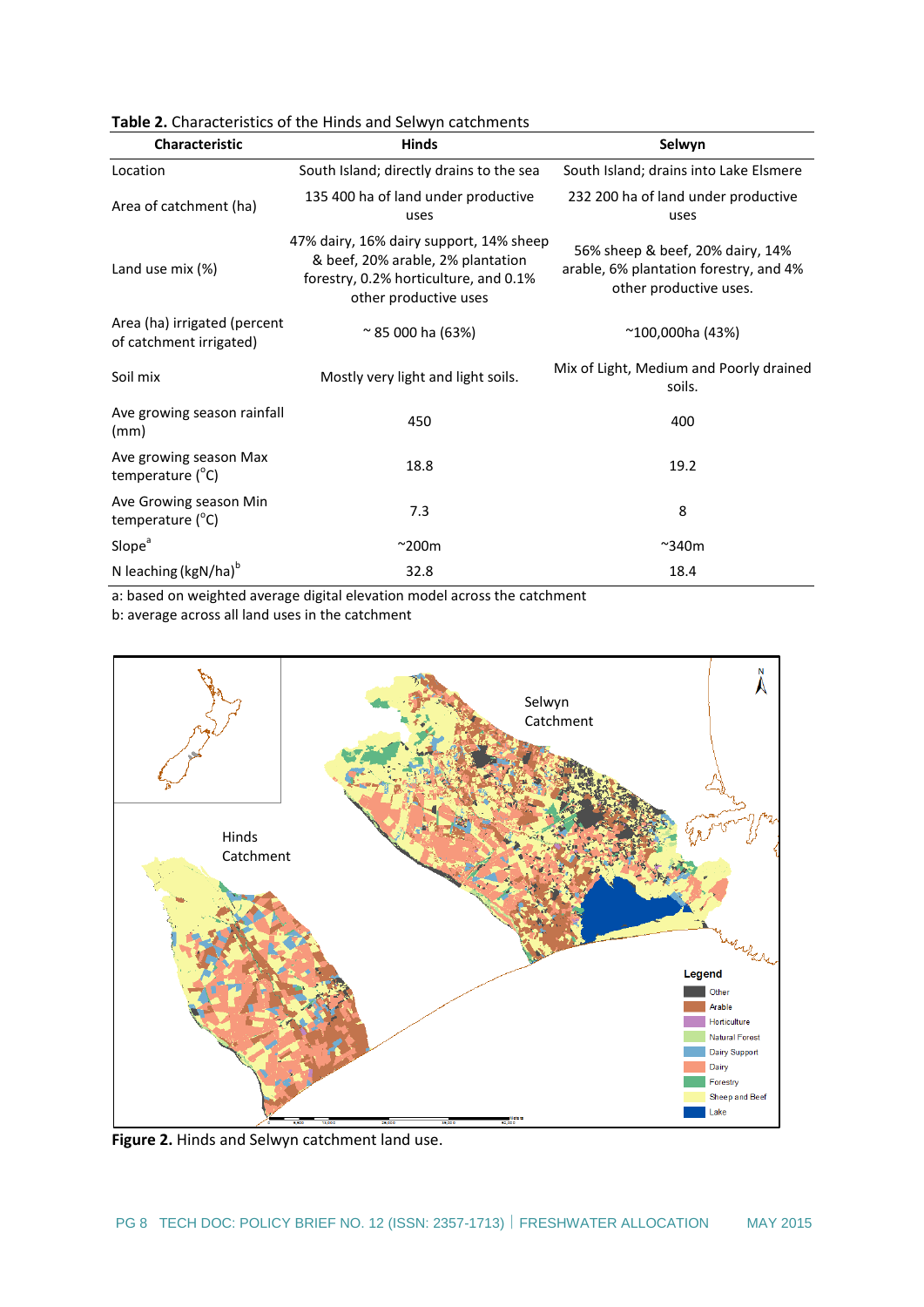#### <span id="page-8-0"></span>*Farm management practices*

A range of farm management practices are modelled to account for the heterogeneity in landowner behaviour and nutrient loading targets in each catchment. The mitigation options are organised as current, good, and advanced mitigation (AM) management practices [\(Table 3\)](#page-8-1). Each management practice has a different effect on net farm revenue, and nutrient losses in the two catchments, as estimated by Everest (2013). A summary of the range of these figures for each modelled land use is listed in [Table 4.](#page-8-2) The distribution of current land management practices were estimated using survey data on landowner behaviour in the Canterbury region (Brown 2013).

| <b>Management Practices</b>              | <b>Description</b>                                                                                                                                                                                                                                                                                                                   |
|------------------------------------------|--------------------------------------------------------------------------------------------------------------------------------------------------------------------------------------------------------------------------------------------------------------------------------------------------------------------------------------|
| Baseline (Base) Practice                 | Current practices by a typical farm in the catchment                                                                                                                                                                                                                                                                                 |
| <b>Good Management Practice</b><br>(GMP) | Practices undertaken by the top 25% of farmers in the catchment. These<br>practices typically reflect farmer compliance with supplier and local<br>government regulations.                                                                                                                                                           |
| Advanced Mitigation 1<br>(AM1)           | Practices that modify farm systems to employ some simple nutrient loss<br>reduction strategies. These changes are expected to have minimal effect on net<br>farm revenue but will require some management changes and capital<br>purchases to upgrade existing infrastructure. Also includes all practices in GMP,<br>if applicable. |
| <b>Advanced Mitigation 2</b><br>(AM2)    | Practices that significantly modify farm systems to reduce nutrient losses,<br>primarily through capital investment. These changes are not expected to<br>impact production, but additional capital costs could reduce net farm revenue.<br>Also includes all practices in GMP and AM1, if applicable.                               |
| Advanced Mitigation 3<br>(AM3)           | Practices requiring major farm systems change to reduce nutrient losses. These<br>include reducing physical inputs and stocking rates beyond economically<br>optimal levels. These changes are expected to reduce net farm revenue. Also<br>includes all practices in GMP, AM1, and AM2, if applicable.                              |

<span id="page-8-1"></span>

| Table 3. Modelled Farm management practices |  |  |
|---------------------------------------------|--|--|
|---------------------------------------------|--|--|

#### <span id="page-8-2"></span>**Table 4.** Range of baseline net farm revenue and nutrient losses by land use

| <b>Land Use</b>   |         | Net Farm Revenue (\$/ha) |          |      | Nitrate Leaching (kgN/ha) |      |
|-------------------|---------|--------------------------|----------|------|---------------------------|------|
| (systems)         | Mean    | Min                      | Max      | Mean | Min                       | Max  |
| Dairy $(2)^a$     | \$3,875 | \$3,686                  | \$4,289  | 48.6 | 6.9                       | 79.2 |
| Dairy Support (2) | \$1,159 | \$1,140                  | \$1,983  | 47.9 | 1.6                       | 86.5 |
| Sheep & Beef (3)  | \$457   | \$326                    | \$495    | 13.5 | 6.8                       | 32.0 |
| Arable (4)        | \$973   | \$561                    | \$1,983  | 18.2 | 4.0                       | 54.9 |
| Horticulture (1)  | \$8,583 | \$4,805                  | \$10,791 | 8.1  | 0.7                       | 14.0 |
| Forestry (1)      | \$650   | \$650                    | \$650    | 0.8  | 0.5                       | 1.1  |
| Native Bush (1)   | \$0     | \$0                      | \$0      | 0.9  | 0.0                       | 0.0  |
| Other (3)         | \$312   | \$0                      | \$1,285  | 2.2  | 6.9                       | 19.6 |

a: Parentheses refer to the number of enterprise system options for each land use.

In total, there are 17 different land uses and 8 soil types, with 5 different management practices in each catchment. For the arable and pastoral land uses, for instance, each landowner potentially has 55 discrete combinations of land use and land management options to choose between producing 440 different levels of nutrient losses across the different soil types.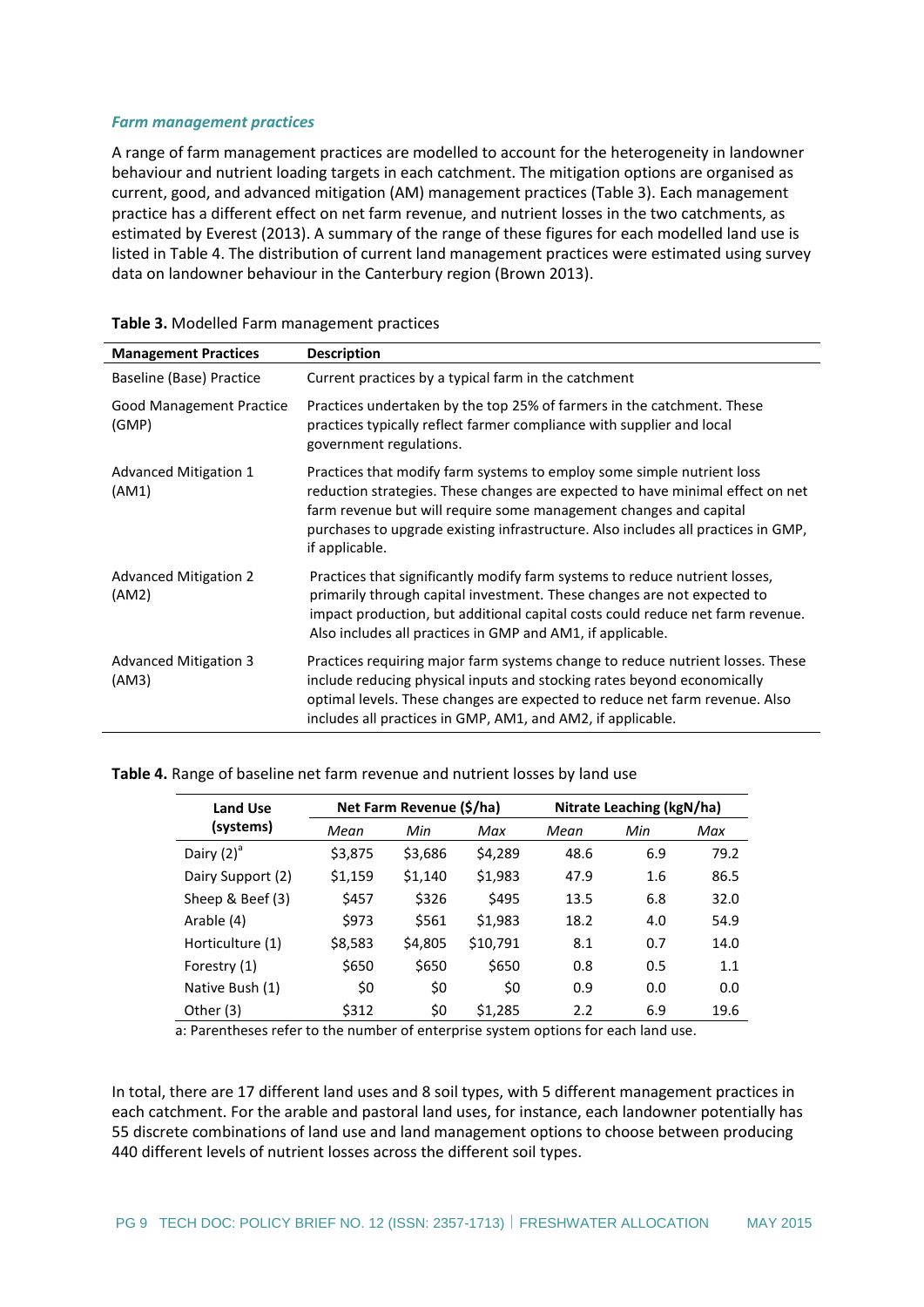#### <span id="page-9-0"></span>*Nitrate leaching allocation*

The baseline NDA under the different allocation approaches is listed in Table 5. This represents the allowable baseline N leaching rates on a per hectare basis that landowners (on average) would receive each year.<sup>7</sup> The figures in Table 5 indicate that the Hinds catchment has a much larger per hectare allocation than Selwyn because of the number of high-leaching enterprises in the catchment, as determined by baseline land use and distribution of soil types.

Table 5 also shows there is a lot of land use variability across the different allocation approaches. For example, the average dairy farmer is allocated a higher leaching rate for the grandparent and sector average approaches relative to the other allocation approaches. On the contrary, forestry and horticulture land uses receive relatively less under these allocation approaches as they are typically lower leaching operations. However, for the natural capital and nutrient vulnerability approaches forestry and horticulture could be initially allocated a higher N leaching rate than they currently leach allowing them to further intensify or sell their excess allocation to other landowners, if permitted.

There is also likely to be a range of preferences for allocation approaches even within a given land use/sector. Table 5 only presents average N leaching rates for each land use, which can be misleading for the grandparent, natural capital, and nutrient vulnerability approaches. This is because individual landowner N leaching rates for these allocation approaches vary based on current practices, land use capability class, and nutrient filtering capability. In both the catchments, for instance, N leaching from dairy farms within the catchment ranges from 7 to 76 kgN/ha, and thus a farmer implementing good management practice on poorly drained soils on LUC class IV land (i.e. lower N leaching rate) is likely to prefer a different allocation than does a dairy farmer implementing baseline practices on very light soils on LUC Class I land (i.e. higher N leaching rate).

| Land Use               | <b>Baseline</b> | Grandparent <sup>a</sup> | Natural              | Catchment | Land Cover | Sector  | Nutrient      |  |
|------------------------|-----------------|--------------------------|----------------------|-----------|------------|---------|---------------|--|
|                        |                 |                          | Capital <sup>b</sup> | Average   | Average    | Average | Vulnerability |  |
| <b>Hinds Catchment</b> |                 |                          |                      |           |            |         |               |  |
| Dairy                  | 56.2            | 56.2                     | 32.5                 | 32.8      | 36.6       | 56.2    | 32.8          |  |
| Dairy Support          | 55.6            | 55.6                     | 33.4                 | 32.8      | 36.6       | 55.6    | 32.4          |  |
| Sheep & Beef           | 14.6            | 14.6                     | 30.9                 | 32.8      | 36.6       | 14.6    | 32.7          |  |
| Arable                 | 22.4            | 22.4                     | 36.7                 | 32.8      | 21.5       | 22.4    | 34.5          |  |
| Horticulture           | 8.8             | 8.8                      | 40.6                 | 32.8      | 21.5       | 8.8     | 37.4          |  |
| Forestry               | 0.8             | 0.8                      | 33.8                 | 32.8      | 0.8        | 0.8     | 31.6          |  |
| Other                  | 0.8             | 0.8                      | 29.9                 | 32.8      | 21.5       | 0.8     | 33.0          |  |
| <b>Total</b>           | 32.8            | 32.8                     | 32.8                 | 32.8      | 32.8       | 32.8    | 32.8          |  |
|                        |                 |                          | Selwyn Catchment     |           |            |         |               |  |
| Dairy                  | 41.0            | 41.0                     | 18.9                 | 18.4      | 20.9       | 41.0    | 19.4          |  |
| Dairy Support          | 40.3            | 40.3                     | 18.6                 | 18.4      | 20.9       | 40.3    | 18.7          |  |
| Sheep & Beef           | 12.4            | 12.4                     | 17.8                 | 18.4      | 20.9       | 12.4    | 18.8          |  |
| Arable                 | 14.1            | 14.1                     | 21.5                 | 18.4      | 12.8       | 14.1    | 18.0          |  |
| Horticulture           | 7.4             | 7.4                      | 20.0                 | 18.4      | 12.8       | 7.4     | 18.5          |  |
| Forestry               | 0.8             | 0.8                      | 15.2                 | 18.4      | 0.8        | 0.8     | 19.3          |  |
| Other                  | 3.5             | 3.5                      | 14.7                 | 18.4      | 12.8       | 3.5     | 20.6          |  |
| <b>Total</b>           | 18.4            | 18.4                     | 18.4                 | 18.4      | 18.4       | 18.4    | 18.4          |  |

#### **Table 5.** Annual nitrate leaching rates (kgN/ha/yr) by land use

a: allocation will also vary by soil type for each enterprise

b: allocation will also vary by land use classification

1

c: allocation will vary by nutrient leaching vulnerability classification

 $^7$  There is within land use variation for the grandparent, nutrient vulnerability, and natural capital approaches, as these allocation approaches vary based on soil N leaching rates, N leaching vulnerability, and land use classification.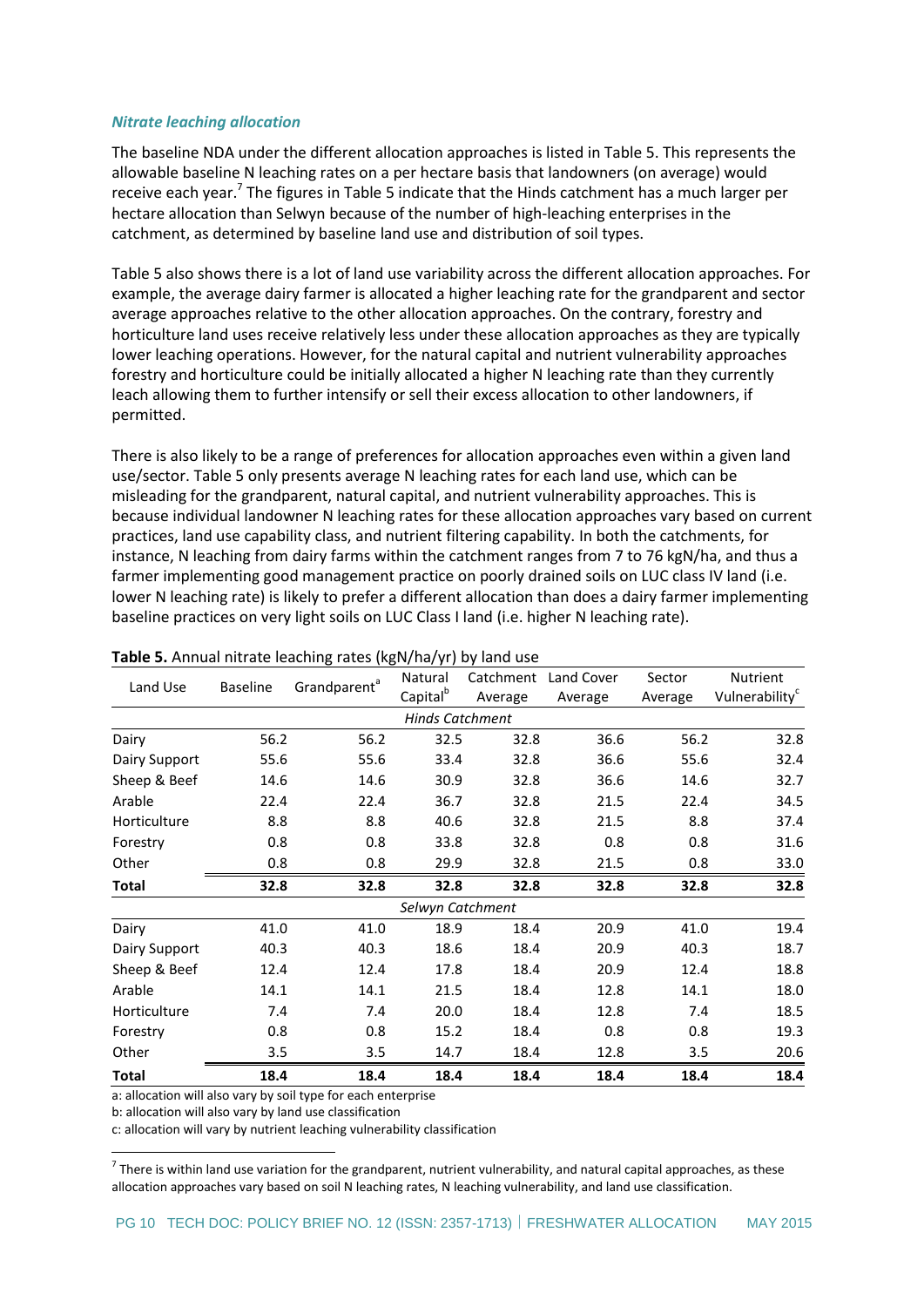#### <span id="page-10-0"></span>**RESULTS**

#### <span id="page-10-1"></span>*Baseline calibration*

The baseline calibration for the Hinds catchment estimates that net catchment income from current land-based operations is about NZ\$246 million. Total N leached from diffuse sources is estimated to be about 4,440 tN/yr, or an average of about 32.8 kgN/ha across all productive land in the catchment. A majority of both the profits (68%) and N leaching (47%) in the catchment are from the 43,600 ha of dairy farming.

In the Selwyn catchment, total net catchment income from the current land-based operations is estimated at about \$295 million NZD. Total N leached from diffuse sources is estimated to be about 4,270 tN/yr, equating to an average of about 18.4 kgN/ha across all productive land in the catchment. As with Hinds, the primary source of profit (61%) and N leaching (43%) in the catchment is from the 46,000 ha of dairy. The baseline outputs by land use for the two catchments are listed in [Table 6.](#page-10-3)

| <b>Land Use</b>        | <b>Net Farm</b><br>Revenue<br>(million \$) | <b>N</b> Leaching<br>(tons) | Area<br>('000 ha) |  |  |  |  |
|------------------------|--------------------------------------------|-----------------------------|-------------------|--|--|--|--|
| <b>Hinds Catchment</b> |                                            |                             |                   |  |  |  |  |
| Dairy                  | 167.2                                      | 2,491                       | 43.6              |  |  |  |  |
| Dairy Support          | 12.6                                       | 609                         | 11.0              |  |  |  |  |
| Sheep & Beef           | 39.4                                       | 618                         | 49.8              |  |  |  |  |
| Arable                 | 21.9                                       | 720                         | 27.7              |  |  |  |  |
| Horticulture           | 3.6                                        | 3                           | 0.3               |  |  |  |  |
| Forestry               | 1.3                                        | 2                           | 2.0               |  |  |  |  |
| Other                  | 0.1                                        | 1                           | 0.9               |  |  |  |  |
| <b>Hinds Total</b>     | 246.1                                      | 4,443                       | 135.4             |  |  |  |  |
| Selwyn Catchment       |                                            |                             |                   |  |  |  |  |
| Dairy                  | 179.7                                      | 1,900                       | 46.4              |  |  |  |  |
| Dairy Support          | 8.3                                        | 287                         | 7.1               |  |  |  |  |
| Sheep & Beef           | 58.0                                       | 1,576                       | 126.9             |  |  |  |  |
| Arable                 | 32.6                                       | 472                         | 33.5              |  |  |  |  |
| Horticulture           | 6.1                                        | 5                           | 0.7               |  |  |  |  |
| Forestry               | 8.6                                        | 10                          | 13.2              |  |  |  |  |
| Other                  | 1.4                                        | 15                          | 4.3               |  |  |  |  |
| <b>Selwyn Total</b>    | 294.6                                      | 4,266                       | 232.2             |  |  |  |  |

<span id="page-10-3"></span>**Table 6.** Summary of key baseline estimates for Hinds and Selwyn catchments

#### <span id="page-10-2"></span>*Policy scenario estimates*

The estimated impact of N reduction policy scenarios to catchment net revenue by enterprise, allocation approach, and N reduction target is shown in Figure 3. It is apparent that the impacts can vary widely and are not consistent across the two catchments, even for the same reduction target or allocation approach. For example, the relative and directional impact to arable profits change significantly depending on the allocation approach, and these farmers generally stand to lose more under the sector and land cover averaging approach because they have higher leaching rates relative to other sectors in the catchment (with exception of dairy, which has more mitigation options), and thus must mitigate a relatively higher amount of N. There are some noticeable consistencies across the different scenarios too. Dairy stands to lose the largest net revenue in nearly all cases, with the exception of the least cost approach. This is expected because dairy is by far the highest earning land use in both catchments. Dairy also has relatively low mitigation costs. Forest and horticulture revenues and area are generally estimated to expand a lot more in Selwyn relative to Hinds because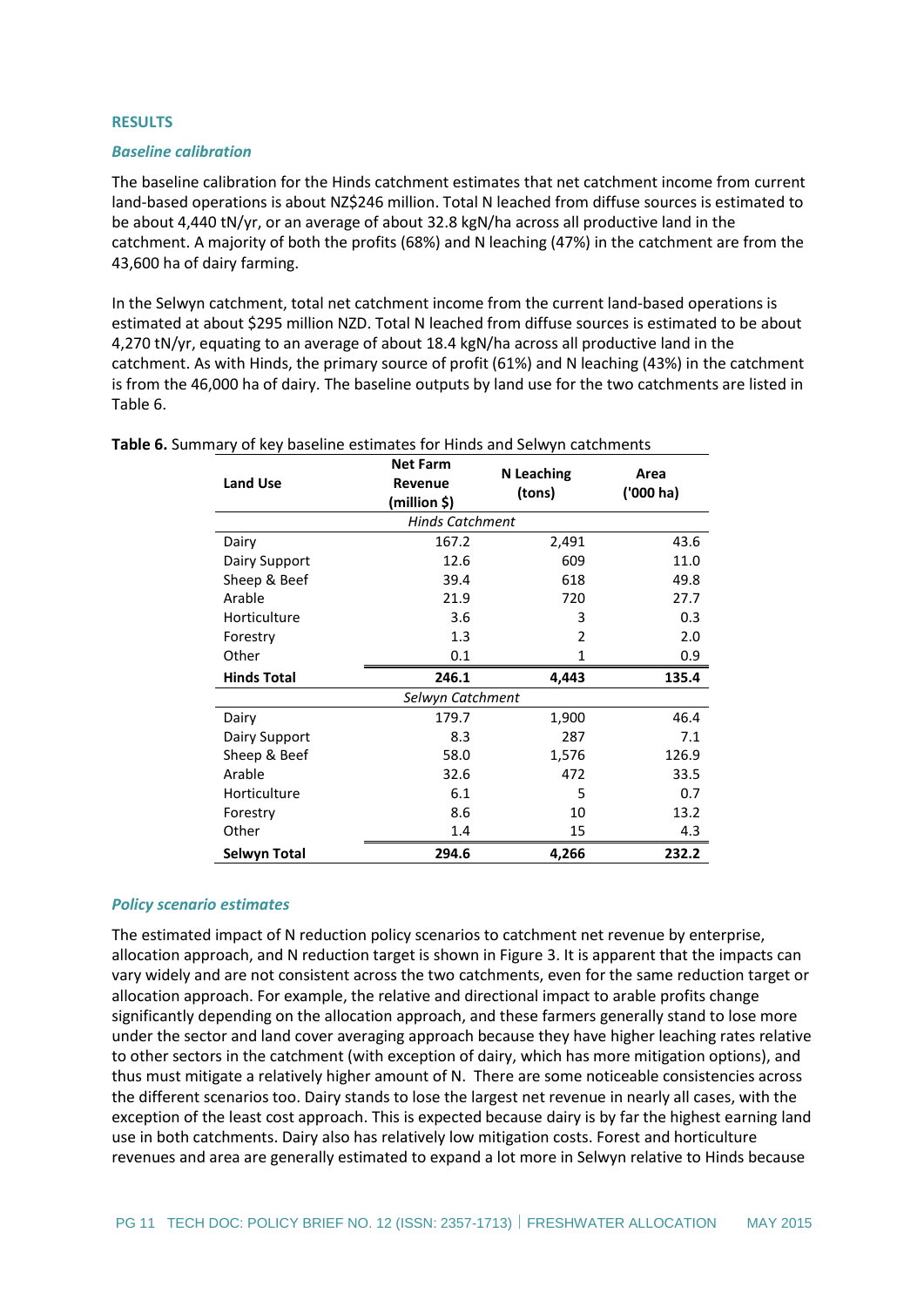that catchment already has some infrastructure (e.g. harvest, transport and processing equipment) for those sectors and hence more easily support their expansion.

|                                     | <b>Net Revenue</b> | N Leaching           | <b>Net Revenue</b> | <b>N</b> Leaching |  |
|-------------------------------------|--------------------|----------------------|--------------------|-------------------|--|
| <b>Scenario/Allocation approach</b> | (million \$)       | (tons)               | (million \$)       | (tons)            |  |
|                                     | Hinds              |                      | Selwyn Catchment   |                   |  |
| <b>Baseline</b>                     | \$246.1            | 4,443                | \$294.6            | 4,266             |  |
|                                     |                    | 10% Reduction Target |                    |                   |  |
| Least cost                          | $-1%$              | $-10%$               | 0%                 | $-10%$            |  |
| Grandparent                         | $-2%$              | $-10%$               | $-2%$              | $-10%$            |  |
| Natural capital                     | $-7%$              | $-27%$               | $-11%$             | $-38%$            |  |
| Catchment average                   | $-9%$              | $-35%$               | $-10%$             | $-36%$            |  |
| Land cover average                  | $-9%$              | $-34%$               | $-9%$              | $-35%$            |  |
| Sector average                      | $-5%$              | $-21%$               | $-1%$              | $-10%$            |  |
| Nutrient vulnerability              | $-10%$             | $-36%$               | $-9%$              | $-34%$            |  |
|                                     |                    | 25% Reduction Target |                    |                   |  |
| Least cost                          | $-4%$              | $-25%$               | $-3%$              | $-25%$            |  |
| Grandparent                         | $-4%$              | $-25%$               | $-7%$              | $-25%$            |  |
| Natural capital                     | $-9%$              | $-32%$               | $-13%$             | $-42%$            |  |
| Catchment average                   | $-12%$             | $-41%$               | $-13%$             | $-42%$            |  |
| Land cover average                  | $-12%$             | $-40%$               | $-11%$             | $-39%$            |  |
| Sector average                      | $-9%$              | $-31%$               | $-4%$              | $-25%$            |  |
| Nutrient vulnerability              | $-13%$             | $-43%$               | $-12%$             | $-39%$            |  |
|                                     |                    | 50% Reduction Target |                    |                   |  |
| Least cost                          | $-14%$             | $-50%$               | $-14%$             | $-50%$            |  |
| Grandparent                         | $-19%$             | $-50%$               | $-24%$             | $-50%$            |  |
| Natural capital                     | $-17%$             | $-50%$               | $-15%$             | $-55%$            |  |
| Catchment average                   | $-21%$             | $-56%$               | $-20%$             | $-54%$            |  |
| Land cover average                  | $-21%$             | $-56%$               | $-19%$             | $-52%$            |  |
| Sector average                      | $-21%$             | $-50%$               | $-15%$             | $-50%$            |  |
| Nutrient vulnerability              | $-24%$             | $-59%$               | $-23%$             | $-57%$            |  |

| Table 7. Summary of Hinds and Selwyn catchment estimates |  |
|----------------------------------------------------------|--|
|----------------------------------------------------------|--|

For the 10% N reduction target, overall net revenue reductions of meeting the policy ranges between 1% and 10% in Hinds while it is between 0% and 11% in Selwyn (Table 7). However, the distribution of net revenue reductions among enterprises differs between the two catchments. For example, reductions for dairy are higher in Selwyn for all allocation approaches except grandparenting (where on average they receive the highest allocation) and the least cost option. S&B experience revenue gains across almost all the allocation approaches in Hinds while the net revenue impacts are more mixed in Selwyn (Figure 3). Net revenue gains for forestry are more pronounced across all allocation approaches in Selwyn compared to Hinds, primarily due to infrastructure differences.

The 25% N reduction target estimates that catchment wide net revenue reductions range between 4% and 13% in Hinds and between 3% and 13% in Selwyn (Table 7). As with the 10% reduction target, there are observable differences in the distribution of net revenue impacts across both land uses and catchments (Fig. 3). The least cost option, grandparenting, and sector averaging allocation approaches are often least disruptive approaches for both catchments. That is, the distribution of changes in net revenue for most land uses is less than the other approaches.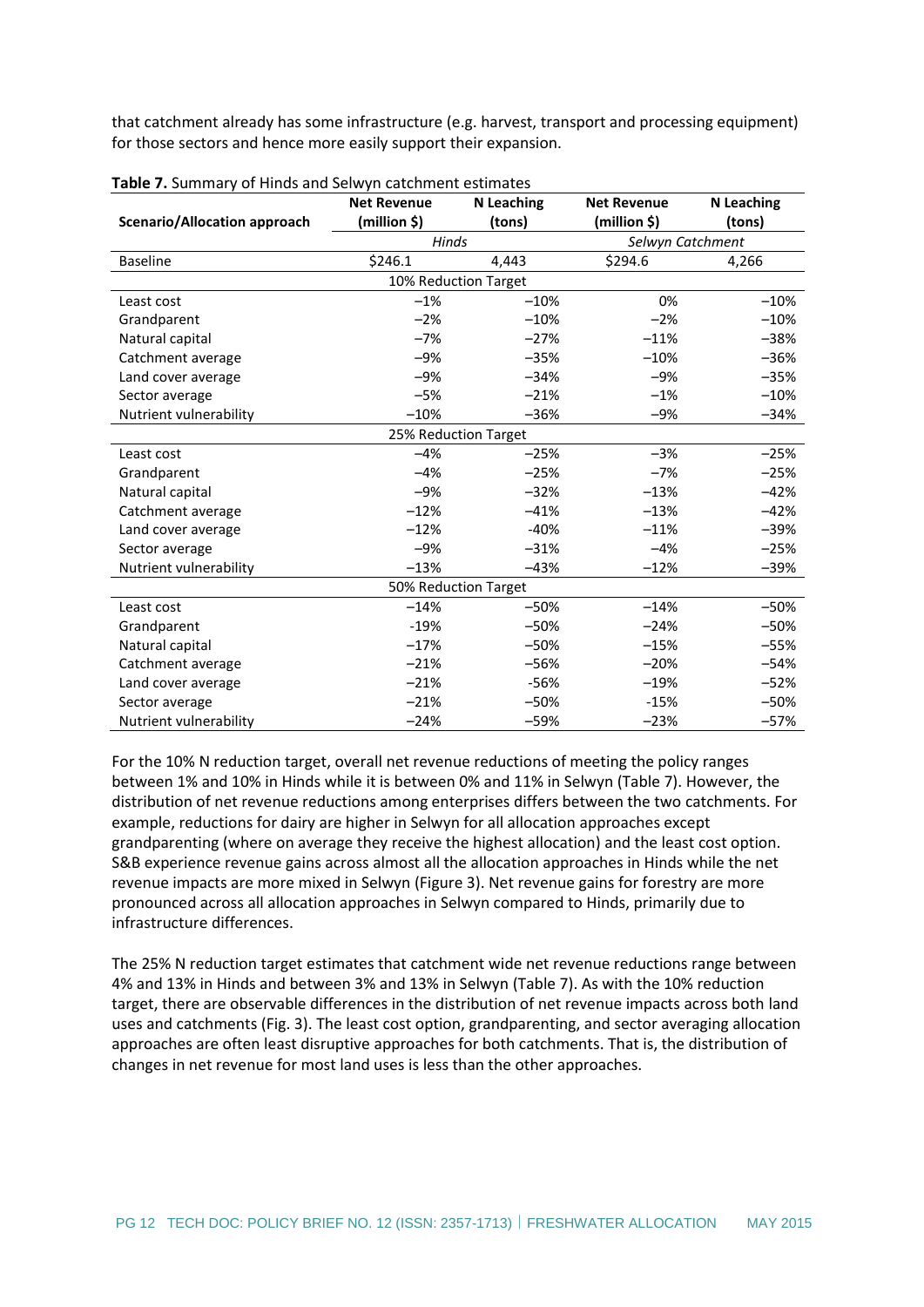

**Figure 3.** Percent change in catchment land use net revenue from baseline by land use for varying allocation approaches and N reduction targets (note there are scale differences across reduction targets).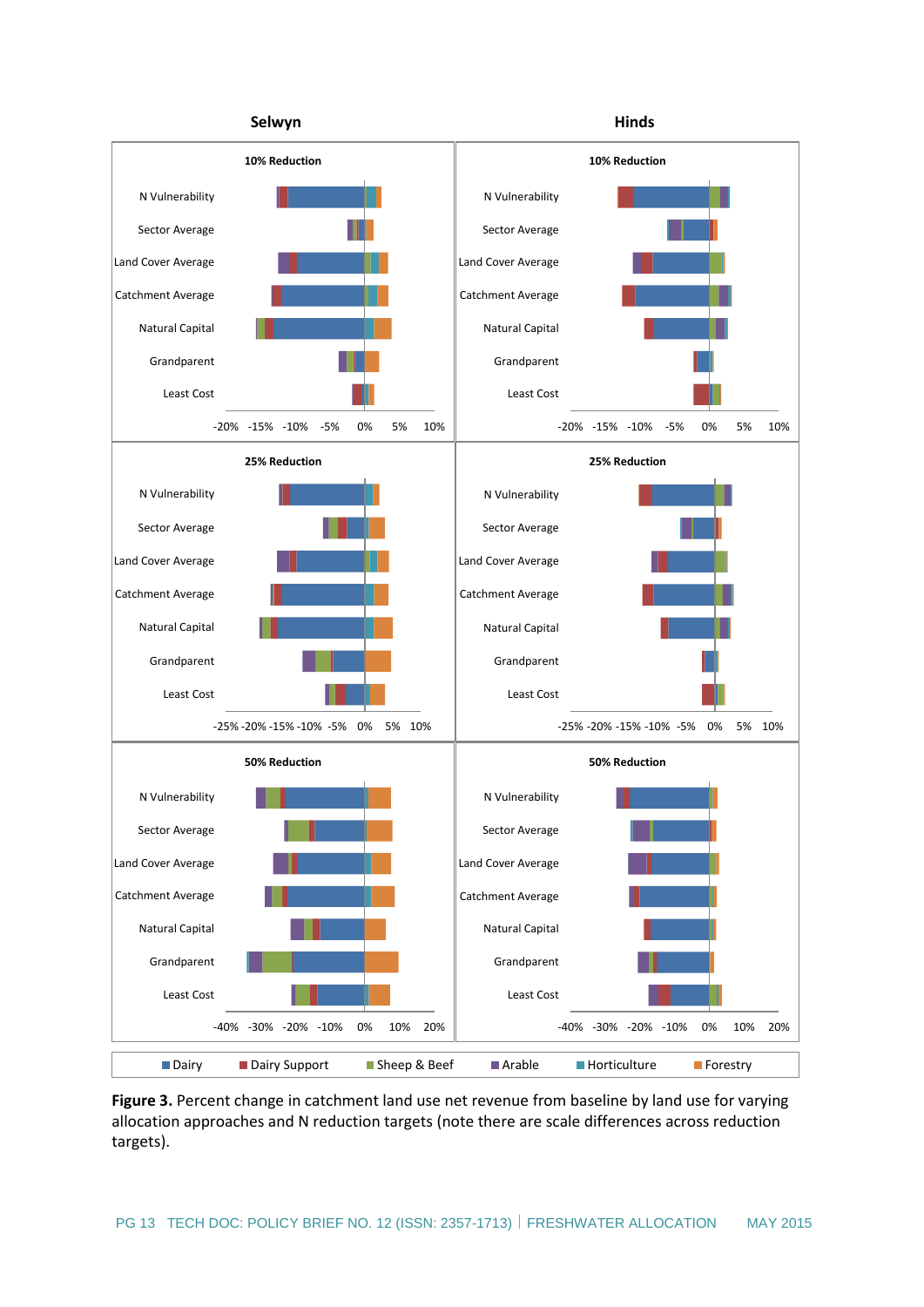Decreases in net revenue range between 14% and 24% in both catchments for the 50% N reduction target, and the total loss in net revenue is more than twice the impacts of the 25% target for almost every allocation approach. This indicates that the impacts of the N reduction targets are generally non-linear. The pattern of net revenue loss also differs from the other two N reduction targets. For example, S&B face higher losses in net revenue in the Selwyn catchment across all allocation approaches, and horticulture and forestry is estimated to benefit more in the Selwyn catchment. This is due to the difference in land use mix between the two catchments. In addition, the distribution of land use-level impacts differs from the less stringent targets, as natural capital is now estimated to be the least disruptive approach, after the least cost option, in both catchments (Fig. 3).

A rank ordering of the total impact to land-based net revenue in the two catchments for each allocation approach is listed in Table 8, highlighting the relative efficiency of each approach. Grandparenting is generally the second or third best approach after the least cost option, with the exception of the 50% target in Selwyn, as many low-leaching land uses do not have the mitigation technology available to reduce their N by the specified amount without switching to a less profitable land use. Sector averaging is estimated to be more efficient in the Selwyn catchment than the Hinds due to the current land use mix. Nutrient vulnerability (i.e. allocating more NDAs to low-leaching soils) is one of the highest cost or least efficient approaches because it often allocates excess allowances to landowners who are already operating under their allocated NDAs, while others farming on more vulnerable soils must reduce their N leaching by more than other allocation approaches.

|                        | <b>Hinds Catchment</b> |     |     | Selwyn Catchment |     |     |
|------------------------|------------------------|-----|-----|------------------|-----|-----|
| <b>Allocation</b>      | 10%                    | 25% | 50% | 10%              | 25% | 50% |
| Least cost             |                        |     |     |                  |     |     |
| Grandparent            |                        |     |     | 3                |     |     |
| Natural capital        |                        |     |     |                  |     |     |
| Catchment average      | 6                      | 6   | 6   | 6                | 6   |     |
| Land cover average     |                        |     |     | 4                |     | 4   |
| Sector average         |                        | 4   |     |                  |     | 3   |
| Nutrient vulnerability |                        |     |     |                  |     | 6   |

Table 8. Rank order of allocation approaches by catchment and policy target (1 = least cost or lowest cost/reduction in overall catchment net farm revenue)

#### <span id="page-13-0"></span>*Land management and land use change*

Another aspect to consider when deciding on an allocation approach, factoring in equity considerations, is to examine the ability of different sectors to reduce their rate of N leaching by implementing alternative mitigation practices. The abatement potential can be illustrated by deriving N leaching abatement curves (Fig. 4). These curves show how cost-effective abatement potential can vary by land use, which is indicated by their shape over the different reduction targets. For context, we can use the shadow price of the constraint in Equation 8 to estimate the marginal cost of N leaching that landowners face under the least-cost policy scenario. These are estimated to be \$7, \$19, and \$40/kgN for Selwyn respectively for the 10%, 25%, and 50% reduction targets, and \$7, \$17 and \$31/kgN for Hinds.

Dairy support in Figure 4 is estimated to have the greatest ability to reduce N leaching at the derived marginal costs, followed by dairy and arable land uses. S&B is only able to reduce N leaching by up to 10% of their current N leaching levels. Horticulture and forestry essentially maintain the same N leaching rate regardless of the reduction target, indicating that they do not have any cost-efficient mitigation options. However, the lack of mitigation options for these land uses is not necessarily an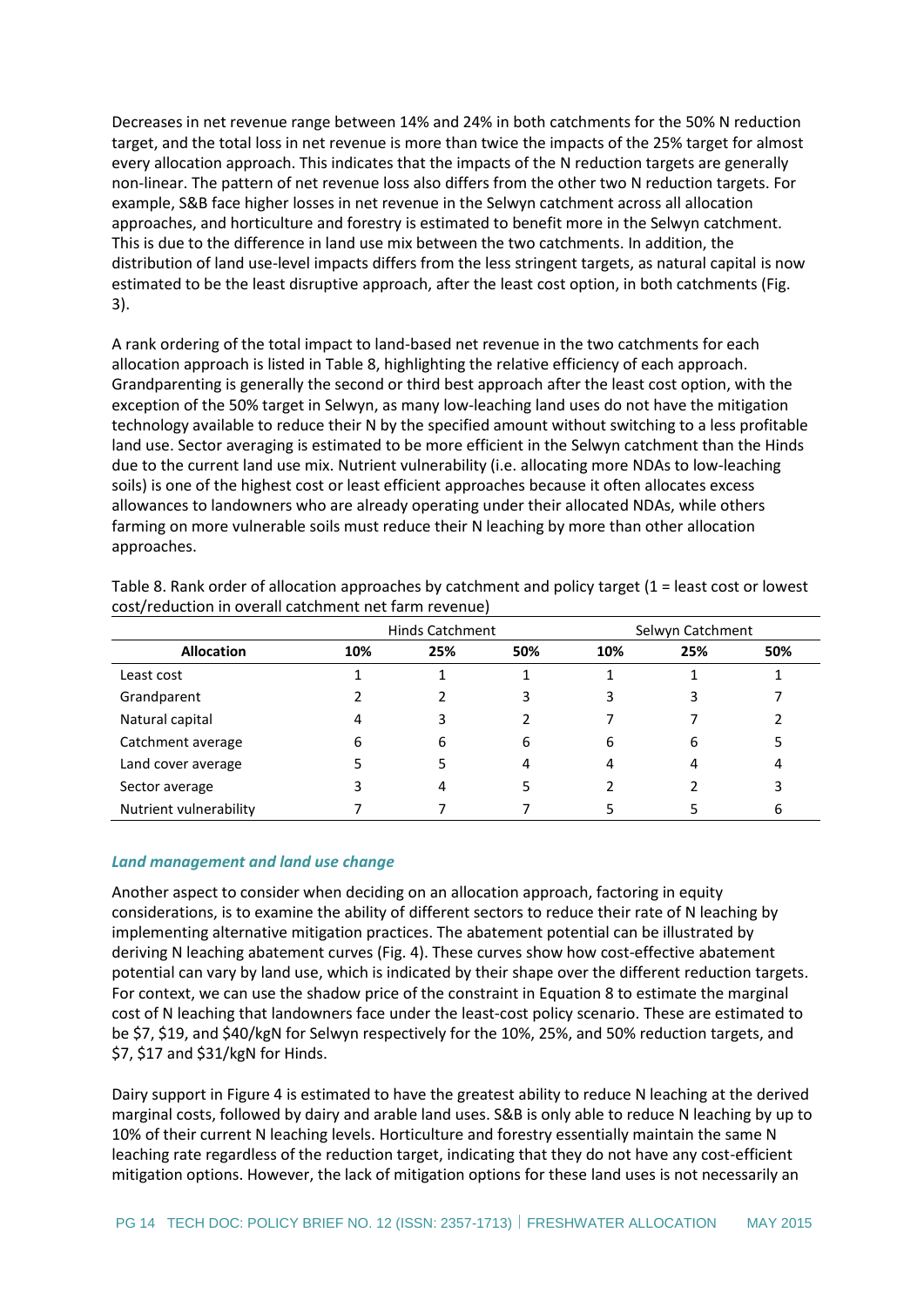

issue as they typically leach less than their allocated NDAs and thus are not affected by the policy and could even benefit from having the option for expansion.

**Figure 4.** Mean N leaching rates by land use – least-cost scenario (flat lines indicate little abatement potential and downward curves indicate higher abatement potential).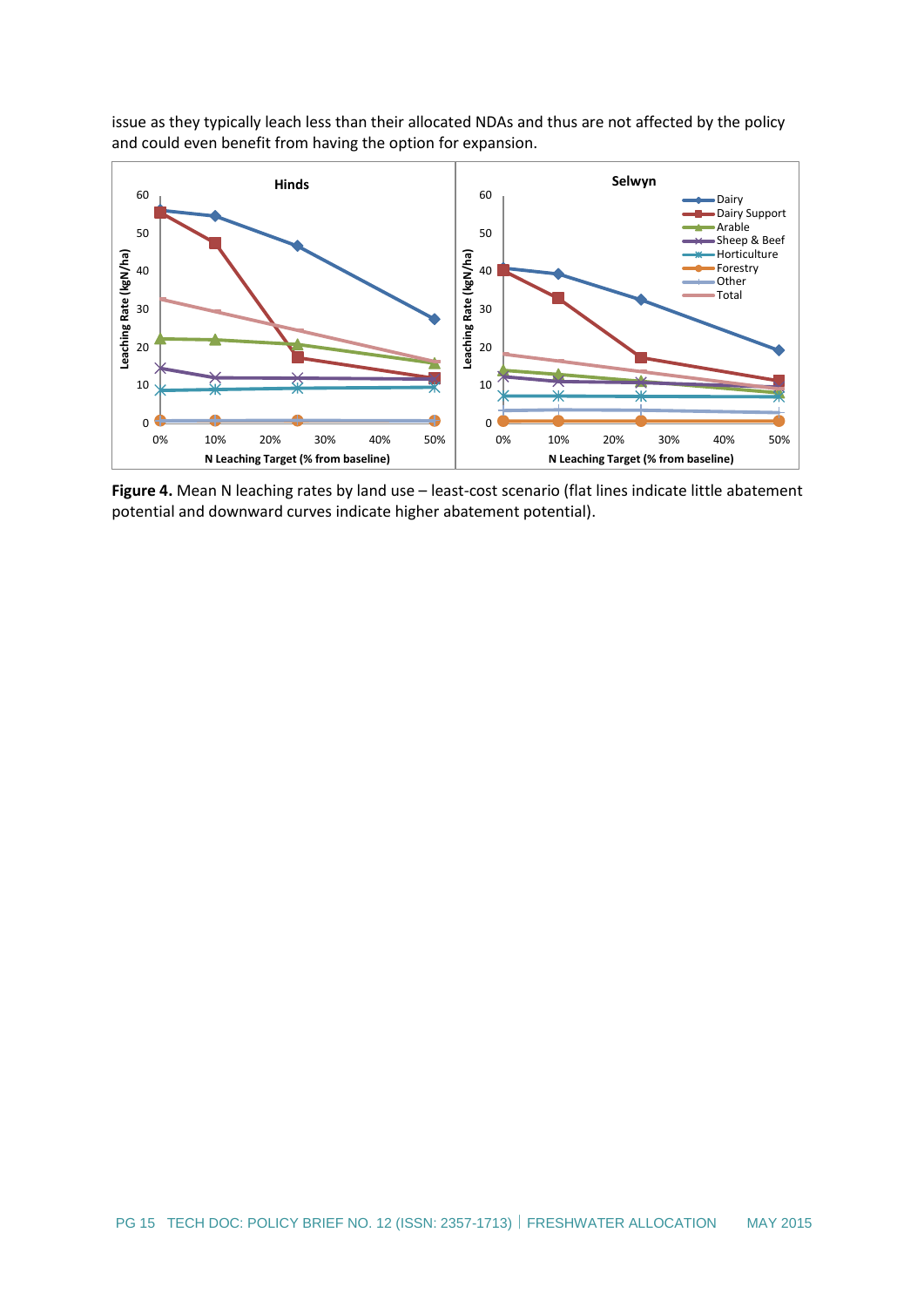### <span id="page-15-0"></span>**APPENDIX – NUTRIENT VULNERABILITY AND NATURAL CAPITAL ALLOCATION DETAILS**

#### <span id="page-15-1"></span>*Nutrient vulnerability allocation approach*

The nutrient vulnerability allocation approach allocates NDAs according to the level of filtering service provided by the different soils. Webb et al. (2010) describe a simple model for nitrate leaching vulnerability for Canterbury soils. Soils with very high vulnerability reflect the soils' poor capacity for filtering nitrate, and soils with low vulnerability indicate soils with relatively high filtering capacity. This relative capacity is quantified by normalising modelled N leaching results from the nutrient budgeting model, OVERSEER (the very vulnerable soils have 30% of the filtering capacity of the least vulnerable soils).

This vulnerability-based NDA allocation approach comprises two steps. The first is to assign an initial allowance sufficient to allow a landowner to run a dryland S&B farming system. In most catchments the cumulative load from 100% dryland S&B farms will be less than the catchment's target load. When this is the case, the difference in the load is then redistributed in a second step according to the level of filtering service provided by the soil. Soils with a high filtering capacity are allocated more of the remaining load (proportional to their filtering capacity), thereby encouraging intensification on the least leaky soils or soils with the highest filtering capacity. Soils with poor filtering capability are allocated a smaller portion of the remaining load potentially limiting the intensification of these leakier soils. Land that has severe limitations to intensive agricultural production (e.g. too steep) is not given any additional load.

The total allowance is the sum of the initial NDA value and the amount allocated in the second step (if any). This allocation approach means all land owners including those with the leakiest soils will still be able to farm (dryland S&B) – but may not be able to intensify to other land uses, and any intensification is encouraged on the less leaky soils.

#### <span id="page-15-2"></span>*Natural capital allocation approach*

Under the natural capital approach NDAs are based on the physical characteristics of the land or the soil type. This typically reflects the land's productive potential, and is independent of existing land use. The theory is that this approach supports the sustainable use of both land and water resources by favouring land areas that have good productive potential (Clothier et al. 2007).

We use the productivity potential of eight LUC classes as derived from S-map<sup>8</sup> and the New Zealand Land Resource Inventory<sup>9</sup> as a proxy for natural capital (Lilburne et al. 2013). As with the nutrient vulnerability approach, the natural capital allocation approach comprises two steps. The first is to assign an initial allowance sufficient to allow a landowner to run a dryland S&B farming system. In most catchments the cumulative load from 100% dryland S&B farms will be less than the catchment's target load. When this is the case, the difference in the load is then redistributed in a second step according to LUC. Land with a higher LUC is allocated more of the remaining load, thereby encouraging intensification on the most productive land. Land with lower LUC ratings is allocated a smaller portion of the remaining load potentially limiting the intensification of these less productive areas. More details on this approach are provided in Lilburne et al. (2013).

1

<sup>8</sup> http://smap.landcaresearch.co.nz

<sup>&</sup>lt;sup>9</sup> http://lris.scinfo.org.nz